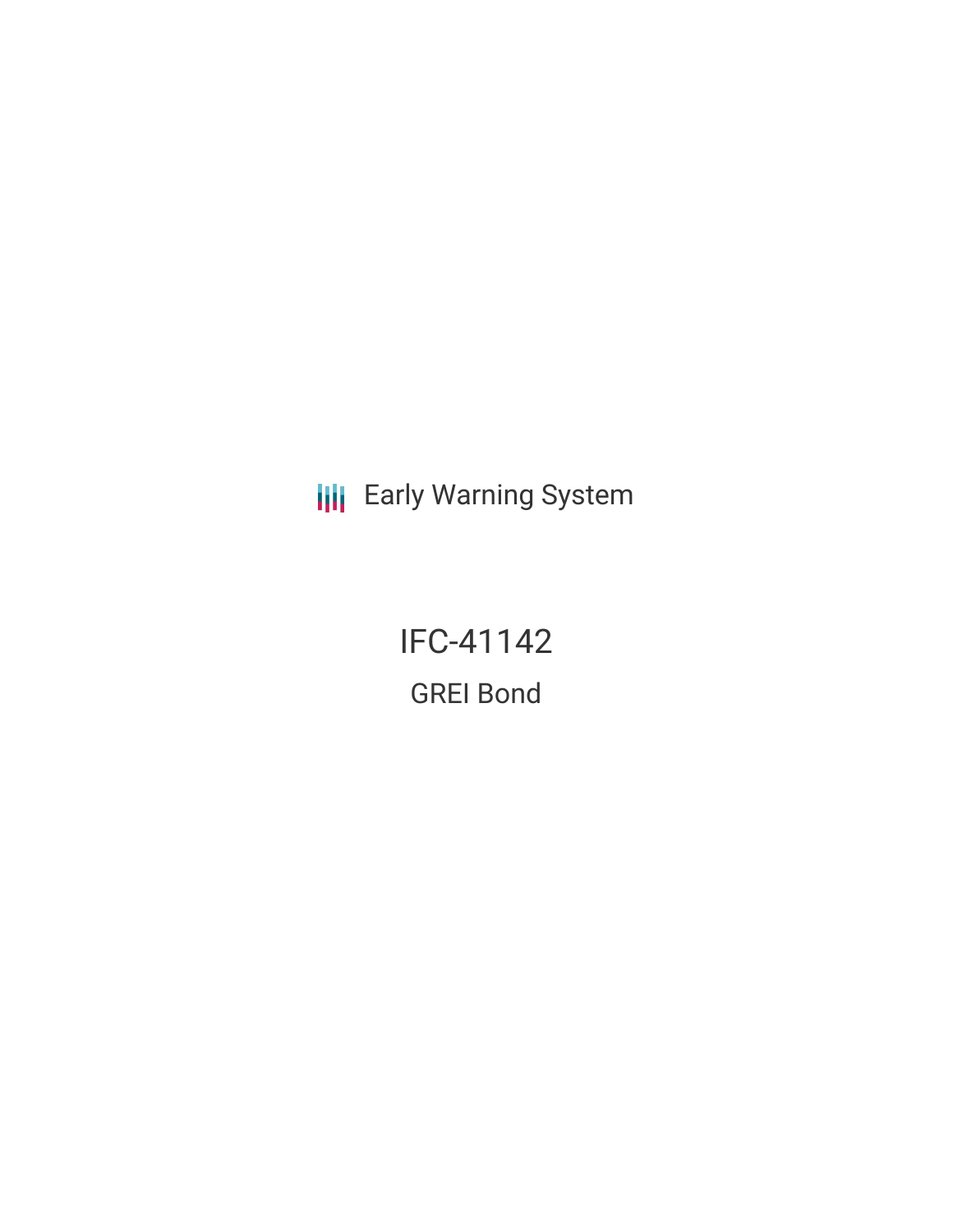

# **Quick Facts**

| <b>Countries</b>               | Romania                                     |
|--------------------------------|---------------------------------------------|
| <b>Financial Institutions</b>  | International Finance Corporation (IFC)     |
| <b>Status</b>                  | Active                                      |
| <b>Bank Risk Rating</b>        | B                                           |
| <b>Voting Date</b>             | 2018-03-21                                  |
| <b>Borrower</b>                | GLOBALWORTH REAL ESTATE INVESTMENTS LIMITED |
| <b>Sectors</b>                 | Construction, Industry and Trade            |
| <b>Investment Type(s)</b>      | Loan                                        |
| <b>Investment Amount (USD)</b> | $$61.09$ million                            |
| <b>Project Cost (USD)</b>      | $$676.13$ million                           |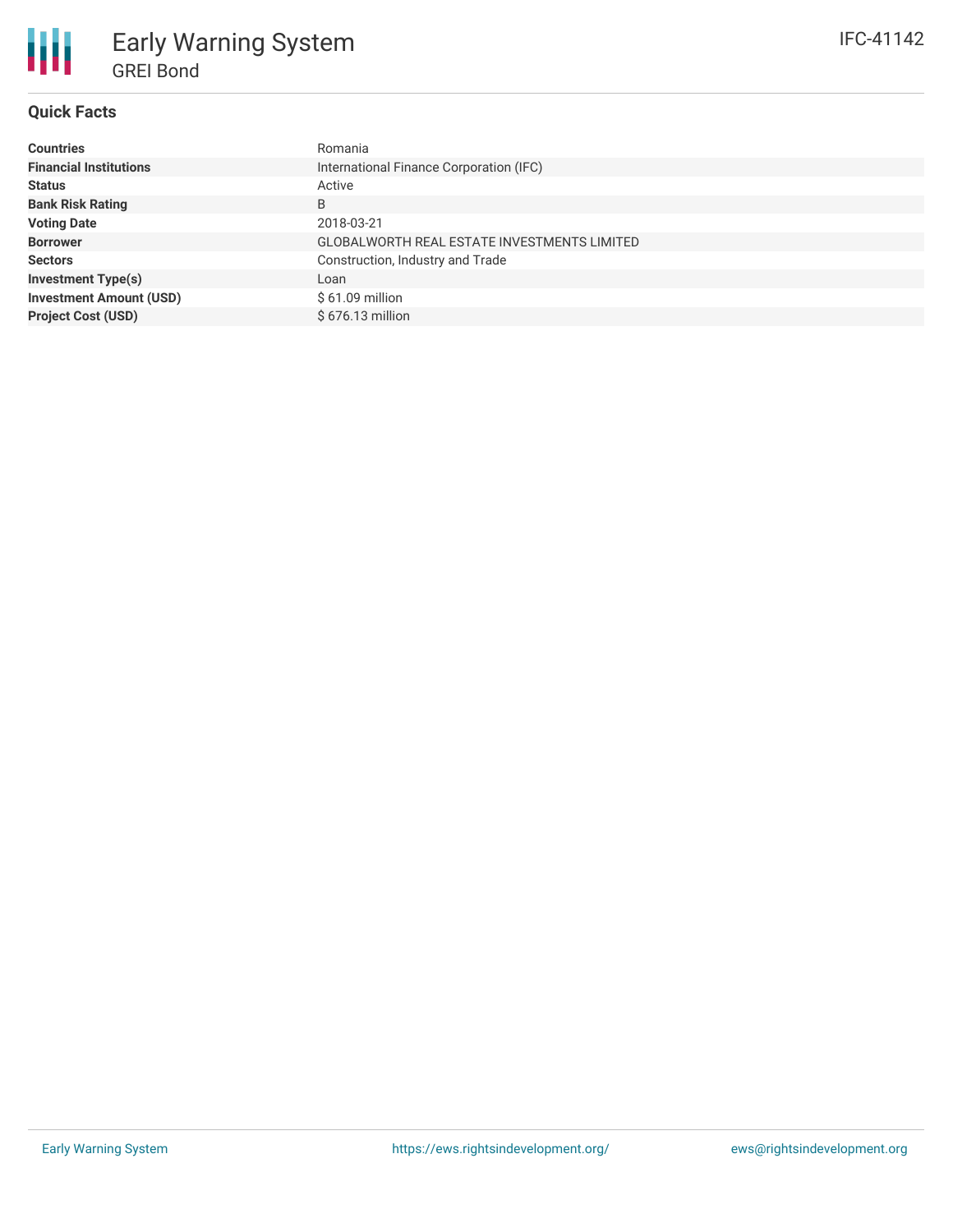

## **Project Description**

This project invests in a Eurobond issued by Globalworth Real Estate Investments, the proceeds of which will be used to acquire, develop and manage property investments in Romania.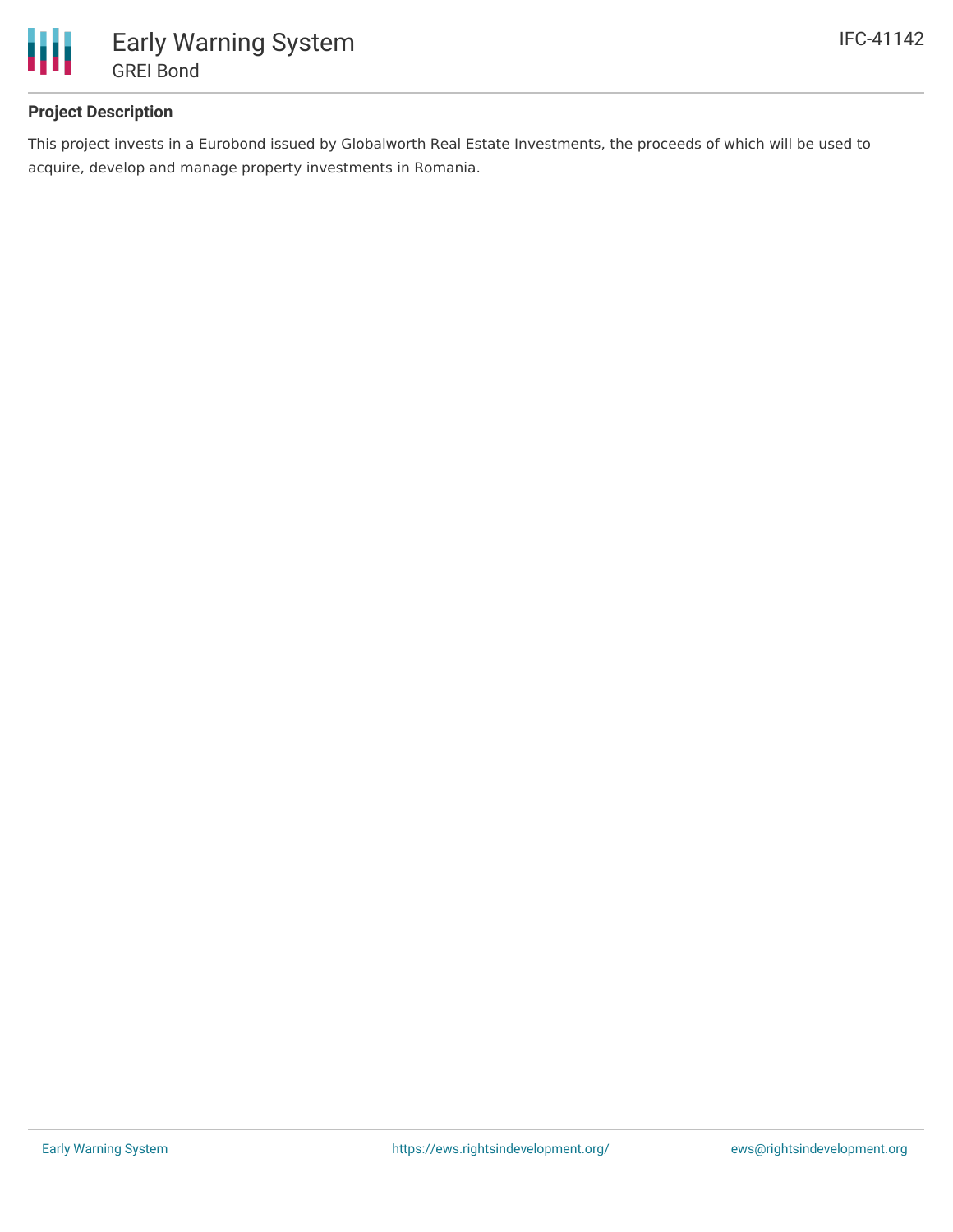### **Investment Description**

• International Finance Corporation (IFC)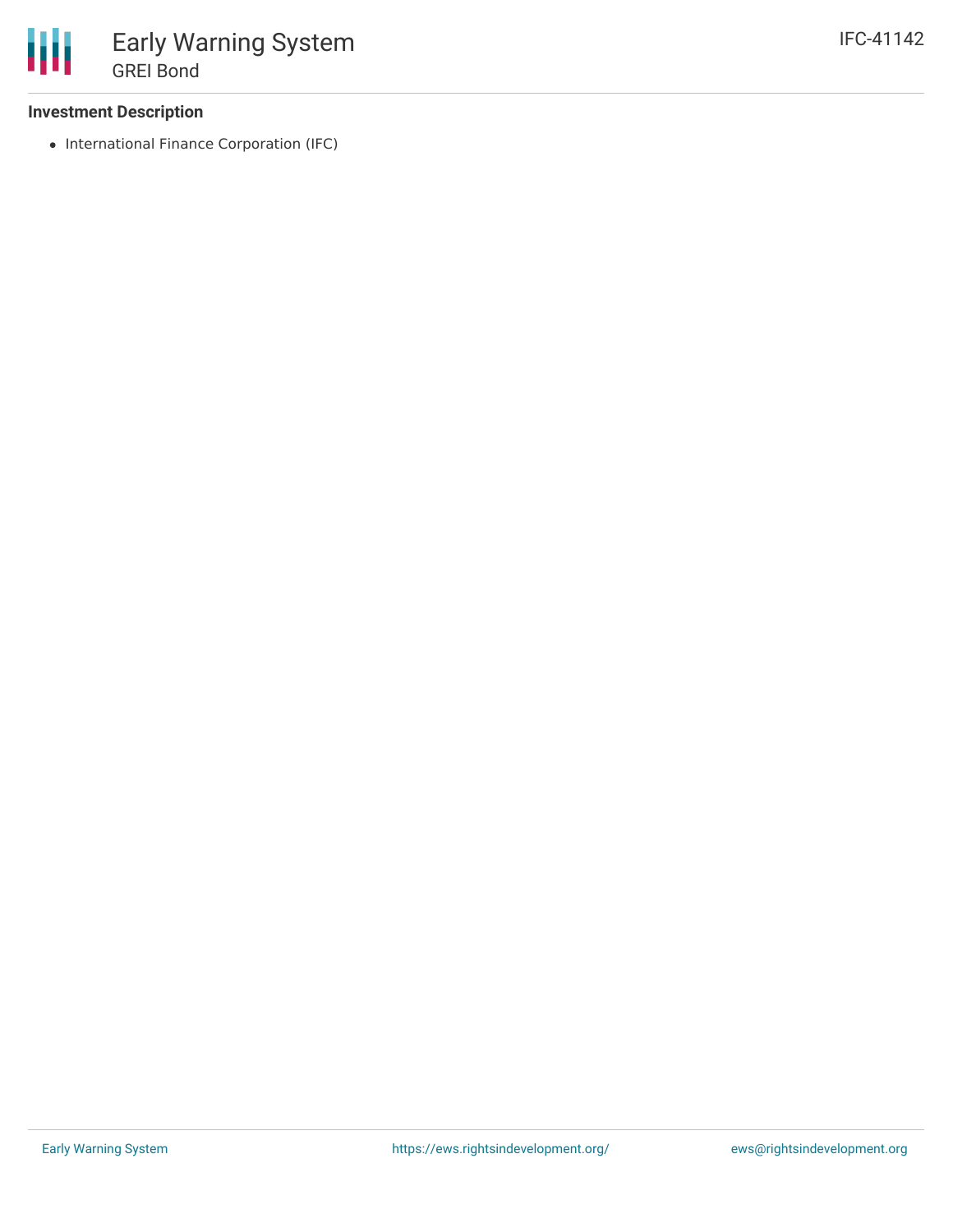



| <b>Private Actor 1</b> | <b>Private Actor</b><br>1 Role | <b>Private Actor</b><br>Sector | <b>Relation</b> | <b>Private Actor 2</b>                     | <b>Private Actor</b><br>2 Role | <b>Private Actor</b><br>2 Sector |
|------------------------|--------------------------------|--------------------------------|-----------------|--------------------------------------------|--------------------------------|----------------------------------|
|                        |                                | $\sim$                         | $\sim$          | Globalworth Real Estate Investment Limited | Client                         | $\sim$                           |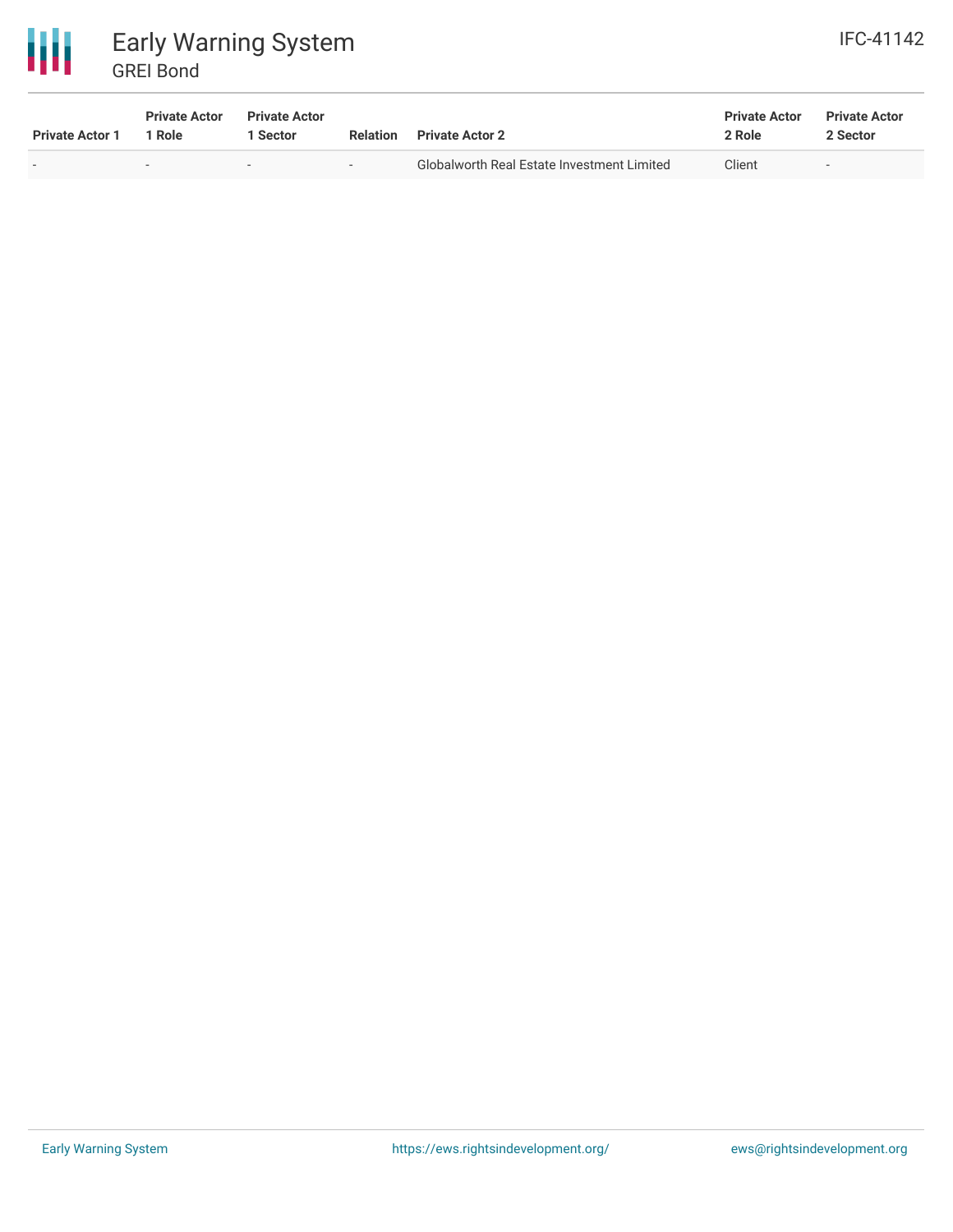

#### **Contact Information**

Globalworth Real Estate Investments Ltd Stan Andre Deputy CIO +40 372 800 000 [Stan.Andre@globalworth.com](mailto:Stan.Andre@globalworth.com) Globalworth Tower, 26th floor, 201 Barbu Vacarescu Boulevard, 2nd district, 020276, Bucharest, Romania [www.globalworth.com](http://www.globalworth.com)

#### **ACCOUNTABILITY MECHANISM OF IFC**

The Compliance Advisor Ombudsman (CAO) is the independent complaint mechanism and fact-finding body for people who believe they are likely to be, or have been, adversely affected by an IFC or MIGA- financed project. If you submit a complaint to the CAO, they may assist you in resolving a dispute with the company and/or investigate to assess whether the IFC is following its own policies and procedures for preventing harm to people or the environment. If you want to submit a complaint electronically, you can email the CAO at CAO@worldbankgroup.org. You can learn more about the CAO and how to file a complaint at http://www.cao-ombudsman.org/